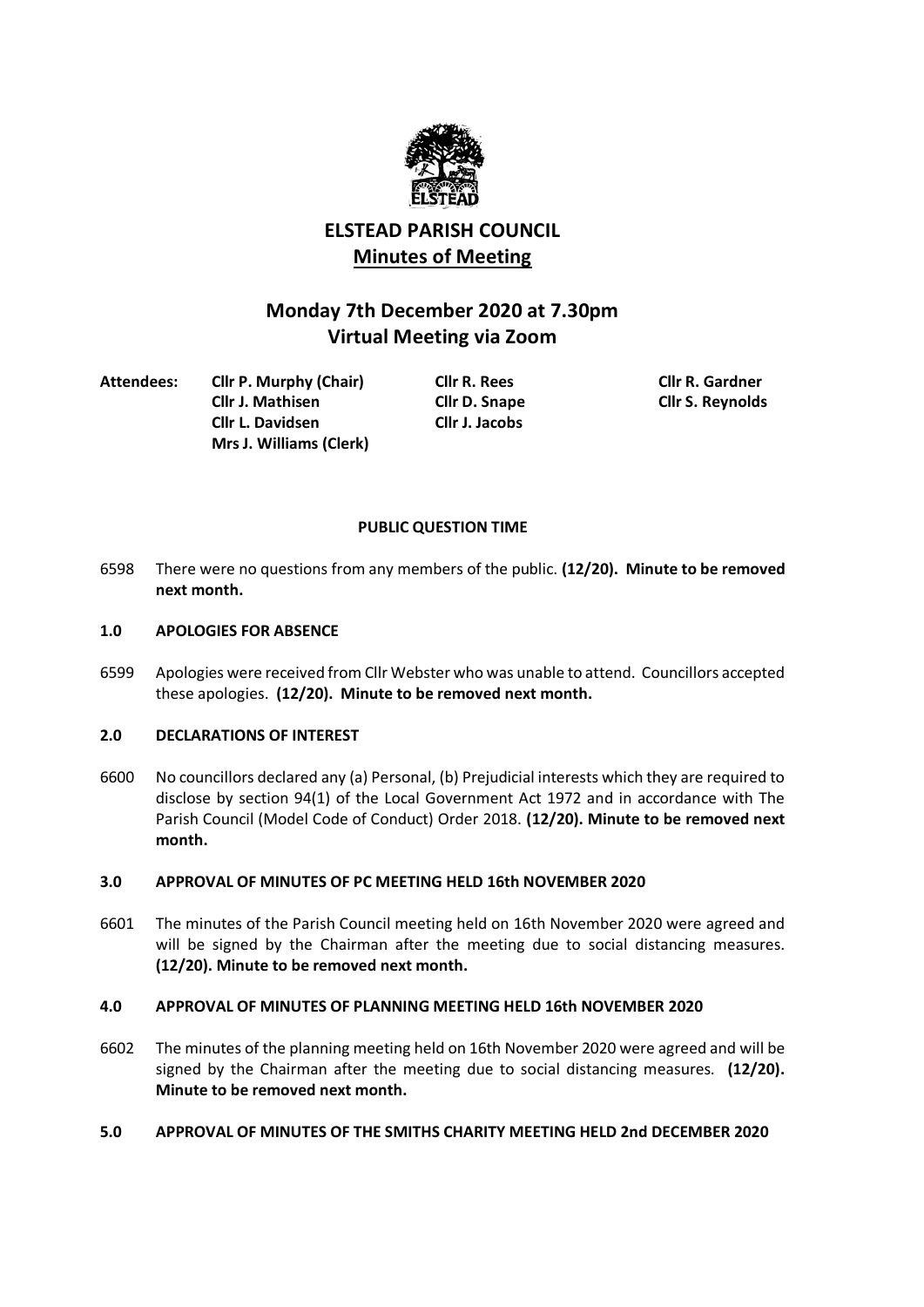6603 The minutes of the Smiths Charity meeting held on 2nd December 2020 were agreed and will be signed by the Chairman after the meeting due to social distancing measures. **(12/20). Minute to be removed next month.**

### **6.0 MATTERS ARISING**

- 6526 FP64: Cllr P Murphy attended and spoke at the Waverley Local Committee meeting held on 13<sup>th</sup> March 2020. The local committee unanimously found in favour of the two diversions. The Clerk has written to SCC Countryside who replied explaining that the existing temporary closure will have to be extended until such time as social distancing is relaxed. Once everything is back to normal the diversion order will be made and there will be a formal consultation period. If objections are received during this period and cannot be resolved SCC will have to refer the order to the Secretary of State for determination. Determination can take the form of written representations, formal hearing, or a Public Inquiry. If there are no sustained objections, SCC can confirm the order and the footpath will have been legally diverted (although works may have to carried out to make the new route suitable for the public). Cllr Mathisen suggested that the Environment Agency had neglected to clear tree debris and Cllr Murphy added that another tree had caused scouring to the bank. There was no further update on FP64. **(11/20)**.
- 6527 A councillor has raised concern over a chevron missing at the junction of the Milford and Shackleford Roads. One chevron has been reinstated but the second chevron is still missing despite several emails from The Clerk. The clerk has received a response from SCC Highways saying that the chevron will be reinstated once the trees around the chevrons marked with paint have been removed. SCC Highways had added more chevrons on the corner on the opposite side of the junction next to existing chevrons, facing the other way. The clerk has also reported the damaged chevron on the bend by Withybridge House. The clerk has chased and there is no further update as to when they will be reinstated. **(11/20).**
- 6314 Website Admin: The clerk to ask Mrs Davidsen if she can provide Cllr Reynolds with a virtual online training session. **(07/20)**
- 6047 Cllr Murphy wrote to SCC concerning the fact that the PC is wrongly (in it's opinion) excluded from consultation involving S106 agreements. SCC responded by saying that *"SCC note your concern regarding the lack of consultation with local councils on the terms of S106 agreements and S278 agreements. The purpose of these agreements is to secure the necessary obligations to mitigate new development proposals, which are assessed at the planning application stage by our officers…..It should be noted that it is at this planning application stage that local councils have the ability to comment on the fundamental detail of any transport or education schemes, and the county council's officers do take into consideration such representations. Going forward, the County Council's officers are very happy to receive any views you may have regarding any proposed development or indeed the mitigation works that might have been put forward by a developer. If we are given sufficient notice of any shortcomings in the mitigation that has been proposed, then of course we can re-consider the mitigation package ahead of any determination by the Local Planning Authority.* Cllrs agreed that the PC should write a follow-up letter as the letter from Mr Oliver did not answer the points that the PC made. Cllr Murphy has drafted the letter and the clerk has confirmed that the letter has been sent. **(04/20).**
- 6604 Village Green and Church Green Lease: the Heads of Terms as well as the maps of the area were circulated to councillors who agreed that the PC should proceed and renew its lease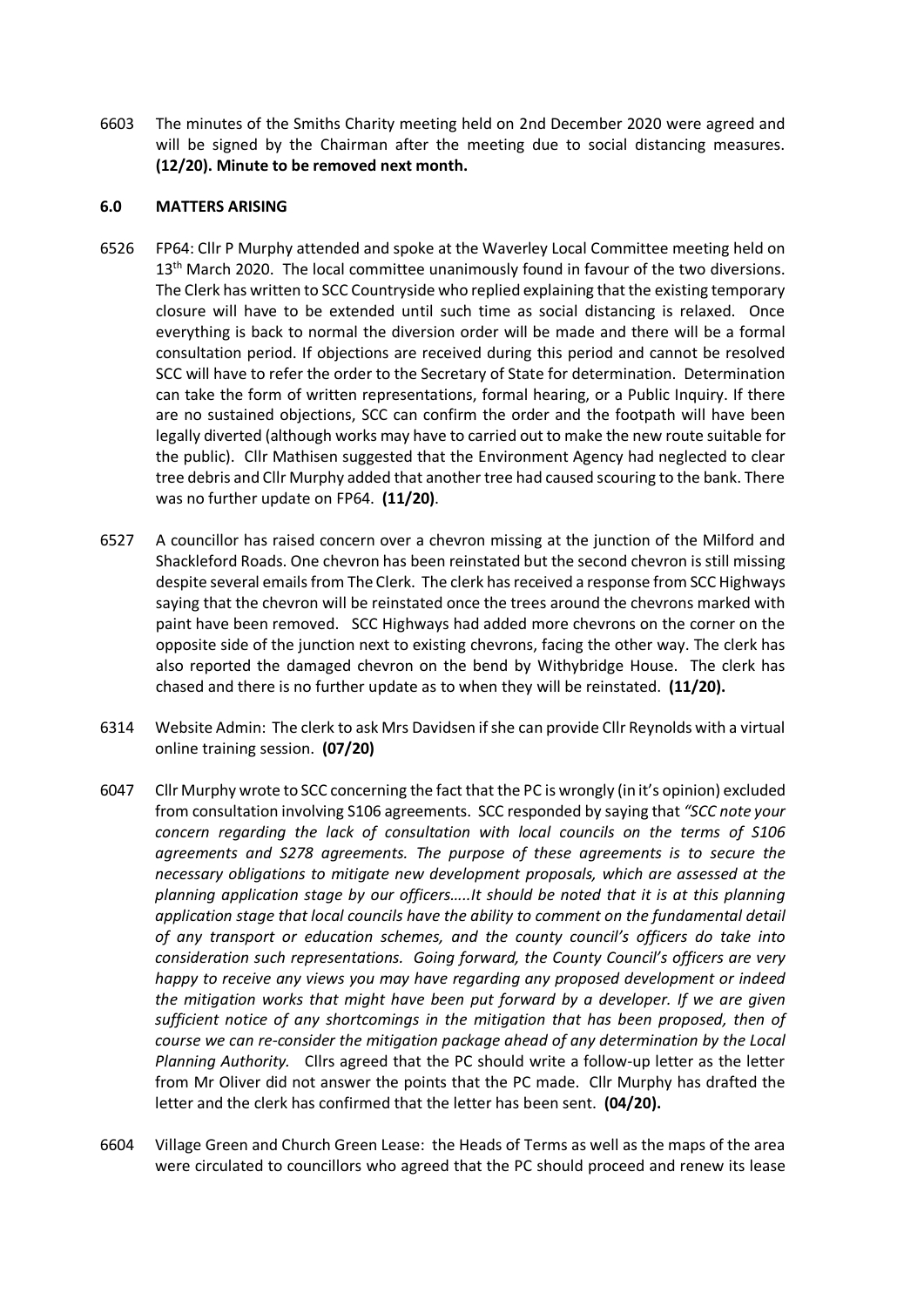of these two areas. WBC legal department forwarded a new lease for the PC to consider. The revised lease would impose obligations on the Parish Council and not on WBC and for that reason the PC agreed it was not prepared to agree to these terms. Councillors agreed that the best course of action would be for WBC to transfer the title of the land to the PC and this is in line with WBC's policy of transferring assets. The clerk to respond to WBC on these points. If WBC will not transfer the land then councilors will have to reconsider the new lease. **(12/20)**.

- 6531 The Thursley Road Rec does not appear to be registered. The Clerk has contacted Hedleys, the PC's legal advisers to seek advice on how to register it and they have replied saying that they will need a copy of the title deeds etc which the clerk does not have. The clerk has forwarded part of the Rec Trust's deeds to the PC's legal representatives to see if this would be acceptable as proof of the PC owning the land. Hedleys have confirmed that the cost for undertaking this legal work is c£750 which the PC approved under its powers of Parish Property and Records. The clerk has sent details of the SSE waylease agreement to Hedleys and has asked Cllr Harmer for a contact at SCC in order to see whether the PC's ownership is recorded on the SCC commonland register. Councillors discussed whether the PC should register half the road as well but it was agreed that only the grassed area would be registered. Cllr Mathisen declared an interest in this item. Hedleys, have advised that they require further paperwork to prove that the PC has been maintaining the ground for a long period of time. **(11/20).**
- 6605 FP61: The Clerk, Mrs Davidsen, Cllrs J and D Else and Cllr Harmer met on site with Mr R. Cooper (RC) SCC and discussed the safety concerns about the proposed route and the fact that this was a circuitous route to the centre of the village. An alternative suggestion of upgrading FP61 was discussed and agreed. The clerk had circulated an update from HG (SCC Countryside) prior to the December meeting which stated that preparatory work on this route was being undertaken in January 2021 and it was hoped that surface work would commence in February 2021. **(12/20).**
- 6606 LAP at Water Meadow Place (WMP): The proposed area is very small and sits on a steep slope at the bottom of which is a deep culvert. The LAP is considerably smaller than guidelines state. There has been considered correspondence over this matter with Clarion, WBC and Planning Enforcement for the past year. A meeting was held at Water Meadow Place and was attended by Cllrs Murphy, Jacobs and D Else as well as Mrs Davidsen, Zac Ellwood (ZE), John Bennet JB), Cllr A Macleod (AM) and the clerk. The objective of the meeting was to discuss the absence of a LAP/LEAP and the failure to implement the SANG. Councillor Macleod recognised that the play area provision was both inadequate and unsuitable. ZE proposed that he would write to Clarion and Thakeham to seek a meeting to discuss this matter. ZE did accept that WBC had likely made a mistake when they had discharged the condition. The clerk asked ZE if he has arranged a meeting with Clarion and Thakeham and ZE confirmed that this had not been able to do this yet. **(12/20).**
- 6607 BW69 remedial repairs: The clerk has followed this up on a number of occasions but there has been no response and SCC's target completion date of March 2020 has now slipped. A detailed status report from SCC Countryside had been circulated prior to the December meeting. HG advised that SCC Countryside will use winter 2020/21 to plan the project. HG explained that an HRA is required in order to obtain SSSI consent and SCC were waiting for an officer to complete this. In addition to the update on BW69, SCC Countryside also advised that they had been allocated capital funds to complete work on the cycleway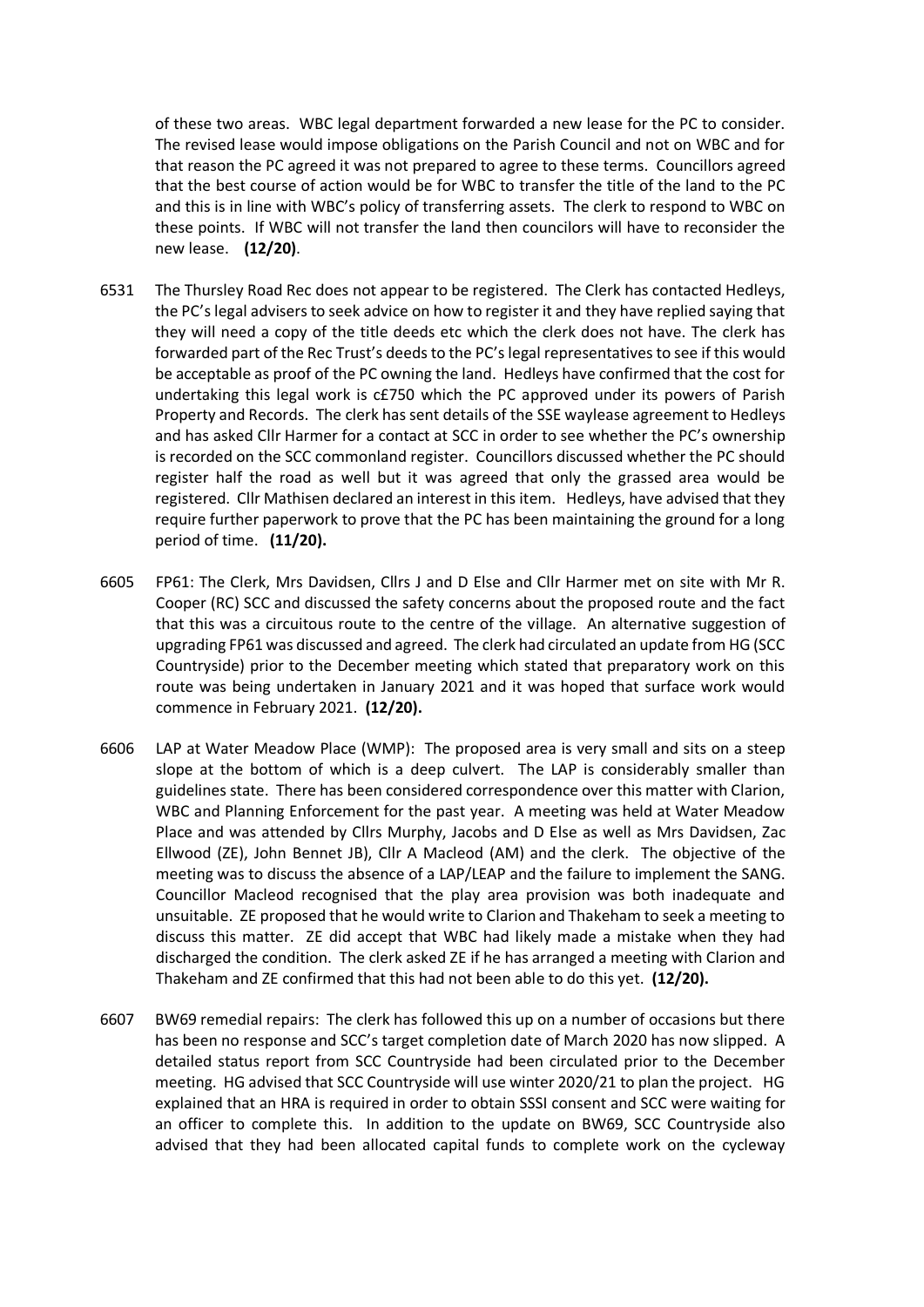between Elstead and Milford and asked if the Parish Council would like to consider a name for this route. **(12/20).**

- 6535 EER plan: need to identify the intent and refresh the plan. This will be looked at by Cllrs Rees and Snape who are meeting in November to kick start this process. **(11/20).**
- 6608 Following the Annual Playground Inspection report most remedial repairs were completed w/c 21.09.2020 by Kompan. The clerk has negotiated a credit note and a reduction in the overall cost of the works following anomalies with what Kompan were invoicing. Still to be resolved is the issue of whether the spika (item cannot be lubricated, the whole top needs replacing) and spire net (movement detected by inspector but Kompan state that the item should move) need remedial work. The clerk advised councillors that the cost to tighten the spire net was £1,000 and to replace the top of the spika £810. In view of the issues with the chains Kompan were offering to provide the podium of the spika foc (actual cost £260). The clerk to determine whether this work is needed and if so to arrange. The clerk has been unable to arrange for Paintics to do the paintwork and this will probably needed to be deferred until the Spring. **(11/20).**
- 6609 Defibrillators: The new signage has been delayed as the new road name will generate a new postcode for the defibrillator at Burford Lodge Rec and it would cost the PC +£25 to do this sign separately. The clerk is still waiting for the postcode to Gala Lane to be generated and has followed this up with WBC who have confirmed this will be approved in January when the building work is scheduled to commence. If this is delayed any further the clerk will arrange for the signage to be produced and print the remaining sign separately. **(12/20).**
- 6610 Changing EVTC road sign: The clerk explained that the name 'Burford Lodge Recreational Ground' would be added to the top of the existing EVTC sign. 2 designs were circulated to councillors. It was agreed that the preferred option was a green border and the name of the rec in black. The clerk to advise EVTC as the PC would like to proceed despite the access road being named. Councillors confirmed that even with the road being named the sign should still be produced. The clerk to action. **(12/20).**
- 6611 Cllrs Murphy, Mathisen and Rees met with Ian Fowler (IF, SCC), Cllr Harmer, the clerk and a resident to discuss the flooding issue associated with Springfield which impacts Orchard Close and some properties along the Milford Road. The PC has written a letter to those residents who are affected explaining that SCC would like to send a camera to explore the pipework with a view to resolving the problem. The clerk sent a list of houses who have confirmed that SCC may inspect the pipework on their land to IF who has advised that he requires confirmation that if necessary SCC can dig up the garden to enable SCC to investigate further as and when required. This resulted in a lengthy discussion - the clerk has contacted IF on several occasions to arrange a meeting to no avail. **(12/20).**
- 6612 Cllr Murphy and the clerk showed WB and CS the damaged fence to the rear of Hazelwood. The clerk has subsequently reported this to WBC Housing who have arranged for it to be repaired and the gate to be locked. The work has still not been completed and the clerk has sent a new set of photos to WBC after the October meeting. WBC advised that the fencing would be done before the November meeting. The clerk checked and it remains unsecured and WBC are unable to provide a time at which it will be repaired. The clerk to follow up again. **(12/20).**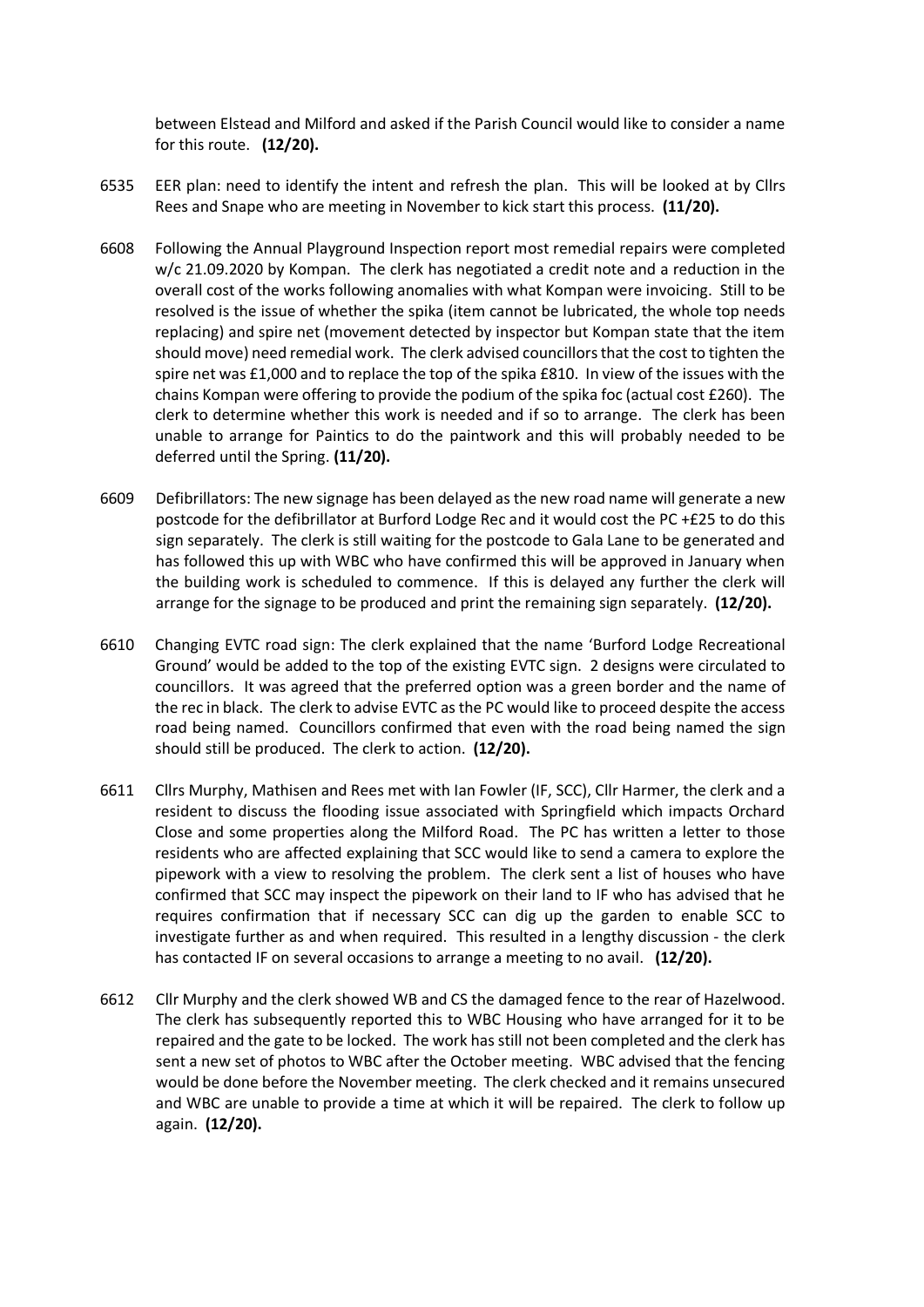- 6613 The road leading to Burford Lodge Recreational Ground: Gala Lane received the greatest number of votes from residents and this has been formally submitted to WBC. There has been no progress on this matter from WBC. The clerk follow this up and WBC confirmed that the build was likely to start in January at which point payment by the resident would be made to fund the name and postcode generation. **(12/20).**
- 6545 A cyclist was injured as a result of dangerous parking near the green. Councillor Mathisen asked whether H bars could be added to the corners of the green. The clerk has contacted SCC Highways who advise that they will add a white 'h' bar to either end of the road in front of the Spar to try and encourage considerate car parking. SCC note that any further requests will result in the village needing to accept double yellow lines. SCC were unable to confirm when the work would take place. **(11/20)**
- 6614 Biffa PC Contract: The clerk advised that Biffa are emptying the PC owned bins but they have not invoiced the PC for this work since they took over from Veolia in Autumn 2019. The clerk has chased this on a number of occasions but Biffa will not engage with the clerk over this matter. The clerk advised that she had spoken to other clerks who explained that their contractors charge twice as much as Veolia used to charge. The PC recognises that from a sustainability perspective it makes sense for a contractor already visiting the village to undertake this work rather than the PC employing an alternative contractor. It was agreed that some monies would be ringfenced to cover this. The clerk contacted Biffa again expressing disappointment at the lack of response or acknowledgement to her emails. Biffa advised that they are too busy and not in a position to raise a nw contract but will continue to empty the Parish Councils' bins. **(12/20).**
- 6548 Woolfords Lane cemetery revamp: Much of the cemetery revamp work has been completed and the cemetery looks much improved. The spring bulbs have now all been planted. And it is just the benches that need to be varnished and repaired. The PC is delighted to have received some very positive feedback from residents. **(11/20).**
- 6549 The Clerk noted that £18,600 had been moved from the deposit account into the current account as the deposit account was being used for POR donations. The clerk was asked to find another savings account in order to keep these monies separate. The clerk listed a number of accounts that were available through Lloyds Bank and it was agreed that this would be an agenda item for the December meeting. **(11/20)**
- 6615 Cllr Murphy contacted BT to see if it would be possible to lease the land but the contact said that it would not be suitable for the public to use the land. BT stated that it has no plans to do anything with this space until 2027. Cllr Murphy has contacted BT again following a meeting with St James' Primary School who have stated that they would like to use this land for staff parking which the PC recognises will go some way to help improve the parking situation in front of the school. The contact at BT to forward this to the relevant departments for consideration. BT have now advised that they are sympathetic to the request but have ceased issuing licenses on their land as a result of covid. Cllr Murphy has asked Jeremy Hunt to write directly to the CEO of BT supporting this opportunity. Cllr Snape to follow up with Cllr J. Else to confirm that the letter from JH has been sent. **(12/20)**
- 6616 Woolford Lane Cemetery Building: A roofer was contacted to check the building and advised that there are two remedial projects: a) reattach some of the hip tiles £350 and b) replace soffits and fascias (£1200). The clerk to seek comparable quotes for the soffit work. In addition to these projects the door frames are rotten and need replacing / repairing, the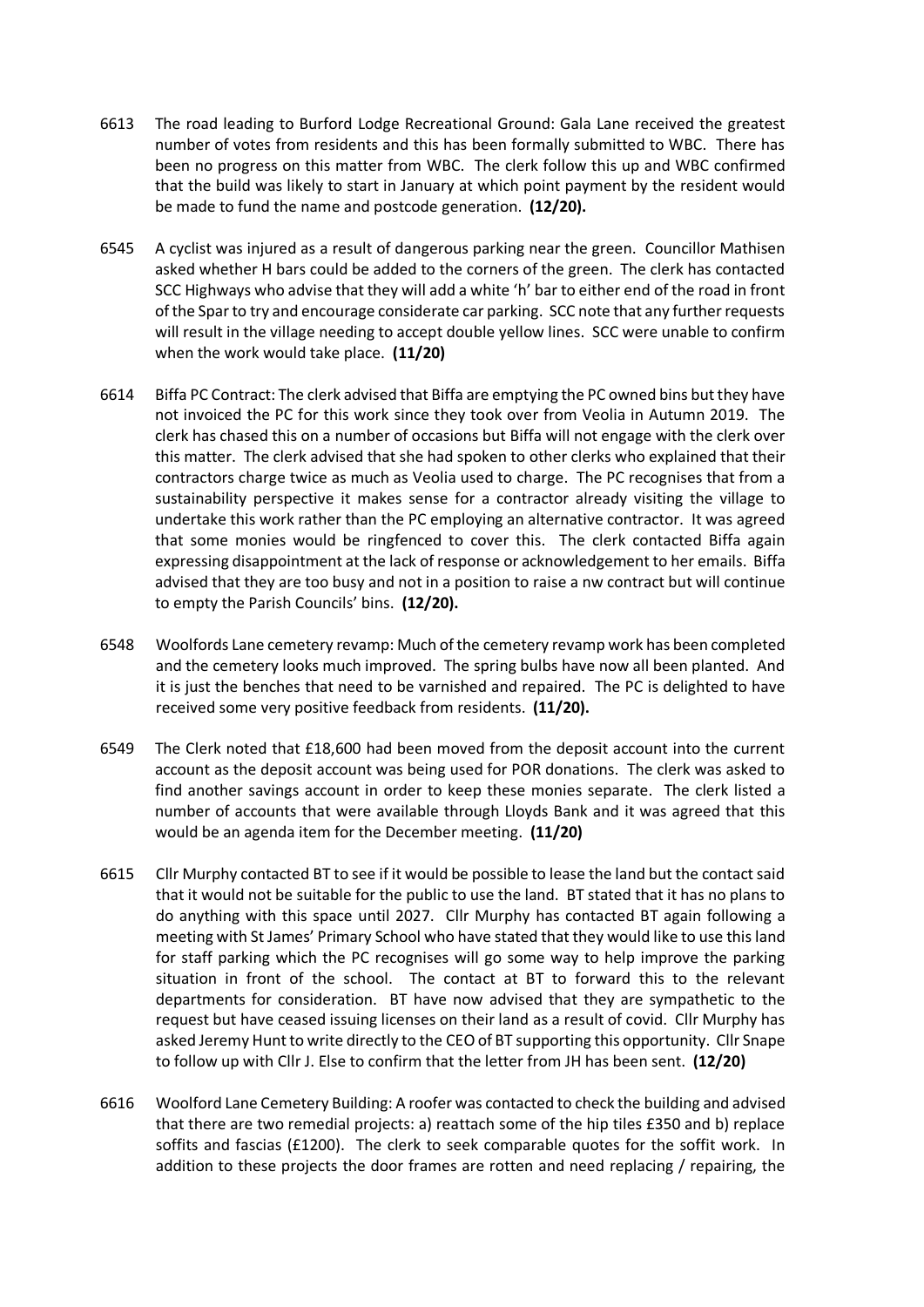clerk to instruct RK to quote. It was agreed that the clerk would wait until January before seeking comparative quotes. **(12/20).**

- 6617 The clerk advised that the website needed to have work done on it to ensure that it complied with the new Accessibility Law. The clerk had obtained a quote for £200. Councillors were surprised as this seemed to be very good value for money. The clerk confirmed that this did include checking the website as well as making it accessible. The clerk confirmed that Function 28 have been instructed to undertake the work. **(12/20)**.
- 6618 The clerk advised that the VAS project was being reactivated. The clerk advised that the batteries were £60 each and a charger was £100. Cllrs approved the costs under its powers to contribute to traffic calming schemes, Local Government and rating Act 1997 s.26-29. Cllrs have agreed that the batteries could be charged at Thursley Rec Pavilion. The clerk contacted Peter Harris (PH) at SCC who advised that the VAS were in a container in Norfolk awaiting collection. The clerk met with PH who explained that the VAS were still in Norfolk and could not be collected due to covid restrictions as this was deemed unessential travel. **(12/20).**
- 6619 BW504: Cllr Mathisen advised that BW504 is flooding and it is believed that congestion in Sandford Brook is the cause (probably caused by a blockage west of the scraped back area near Pudmore Pond). Cllr Mathisen contacted Dane Brewer who advised that having walked the length of Sandford Brook there was nothing blocking it. Following the HUG meeting a site visit has been arranged **(12/20).**
- 6620 Cllr Mathisen asked for the clerk to obtain a contact for the Environmental Agency from Ian Fowler, SCC. Cllr Mathisen has drafted an email for the EA which he will forward to the clerk who will send to the EA. The clerk has requested a contact for the EA from IF. **(12/20).**
- 6519 Cllr Gardner questioned the reliability of planning applications and cited an application that had resulted in the removal of a yew tree which had not been noted on the planning application. Cllr Gardner noted that had this been detailed in the original plans there might have been more objections to the plans. Cllr Gardner to ask the tree officer to investigate. **(10/20).**
- 6621 Following the discussion about the public liability cover for Burford Lodge Pavilion there was a lengthy discussion about the need for user agreements with the clerk advocating the need for all commercial users of parish recreational facilities to supply a copy of their insurances and risks assessments. The clerk spoke to Came & Co who advised that it would be preferable to have a user agreement in place and the PC should at the very least have copies of formal users insurance and risk assessments. The clerk to obtain an exemplar user agreement. **(12/20).**

## **7.0 REPORT FOLLOWING ST JAMES PRIMARY SCHOOL MEETING HELD 16th NOVEMBER 2020**

6622 It had been agreed that the PC and St James Primary School would meet at regular intervals to develop a working relationship. The report of this update meeting had been circulated before the December PC meeting. There was nothing significant to note and councillors had no further questions. **(12/20). Minute to be removed next month.**

#### **8.0 REPORT FOLLOWING HUG MEETING HELD 1st DECEMBER 2020**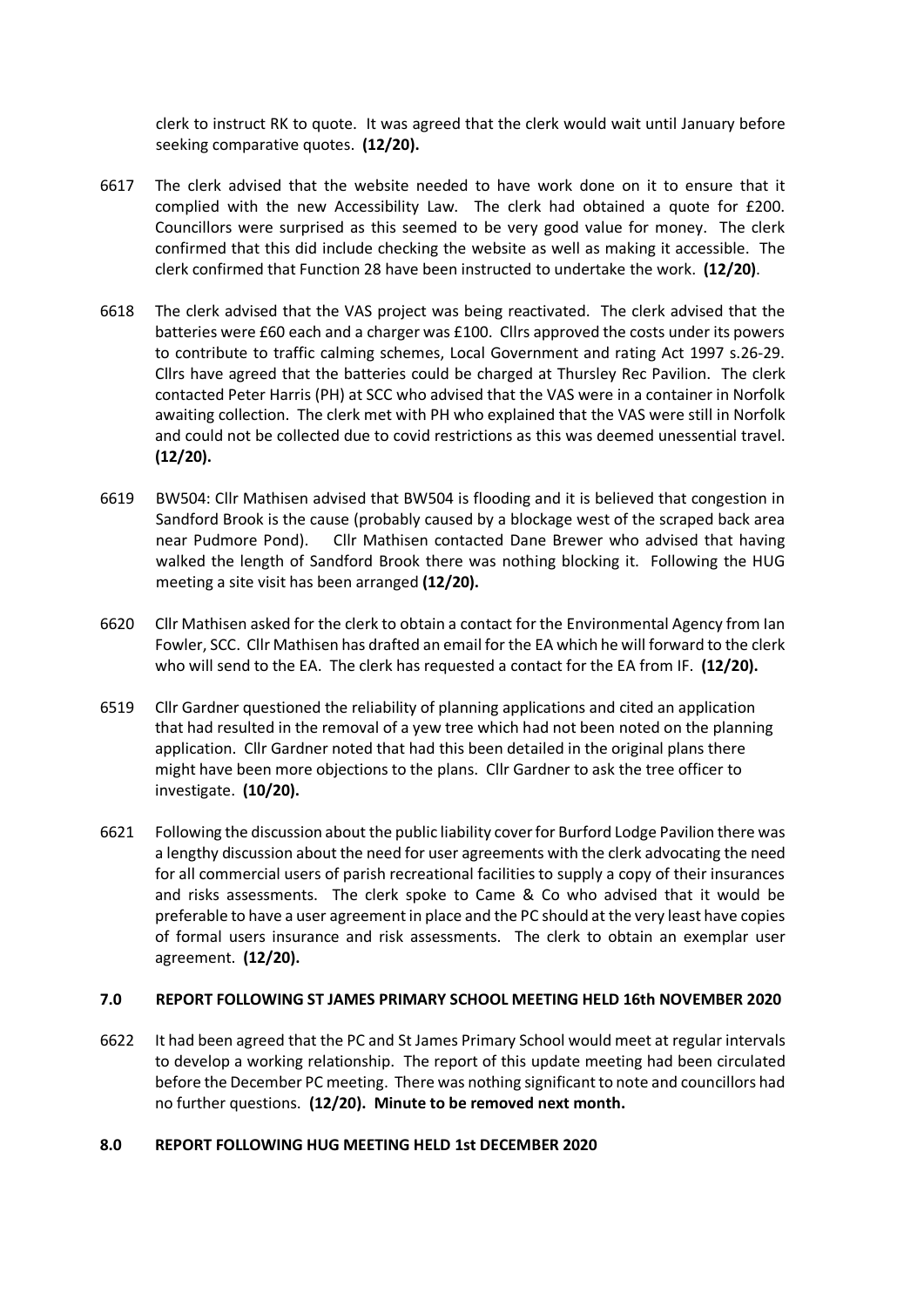6623 A summary of the meeting has been circulated by Cllr Mathisen prior to the Parish Council meeting. Cllr Mathisen advised that a site visit had been arranged with Landmarc for 11<sup>th</sup> December to assess the congestion at Sandford brook and the impact of this to BW 504. Cllr Mathisen also advised that an electronically operated gate was due to be installed at the Westbrook entrance to Hankley Common. Councillors agreed that this would do much to improve security and prevent rogue drivers. The gate would still allow access for cyclists and horseriders. **(12/20). Minute to be removed next month.**

## **9.0 WBC UPDATE**

6624 There was no update from Waverley Borough Council. **(12/20). Minute to be removed next month.**

## **10.0 SCC UPDATE**

- 6625 Cllr Harmer reminded councillors of two funding options; Members Allocation for which the bore hole might be a suitable project and Your Fund Surrey. Cllr Mathisen asked whether an electrical connection to the Village Green would be a suitable project for one of the aforementioned funding opportunities. The Clerk reminded councillors that it would be necessary to seek permission from WBC who are the current legal landowners. **(12/20). Minute to be removed next month.**
- 6569 Cllr Harmer advised that FP61 could be dealt with in the usual way and had asked SCC to look at it to see what would be required in order for the surface to be improved. The clerk to write to HG asking for a progress update and to copy Cllr Harmer. **(12/20) Minute to be removed as covered under minute 6605**
- 6003 There have been further discussions regarding the blocked drain opposite Hunters Farm on Seale Lane. There is a lot of water in the road and SCC are returning to investigate on  $22^{nd}$ January 2020. **(02/20)**
- 6004 Cllr Mathisen raised the issue of Fulbrook Lane the side of the road near to Thundry Farm needs improvement. **(02/20)**

## **11.0 NEIGHBOURHOOD PLAN UPDATE**

- 6626 The clerk contacted Waverley Planning Policy team requesting an update as the number of new houses that are required. WBC advised that this would take a month but in the end able to provide the figures quicker however the SG believe that the numbers are incorrect. The clerk to contact WBC. **(12/20).**
- 6424 In light of the letter of intent from WBC regarding the proposed partial redevelopment of Springfield, which would result in a new gain of c 18 dwellings, the NHP SG has agreed that the housing allocation section of the draft NHP will need to be reconsulted. This will involve a review of the current three Green Belt sites. The consultation period is likely to be 6 weeks. Thereafter the plan can be submitted for regulation 15. Councillors supported this decision. **(09/20).**
- 6627 Following the presentation by VAM their site will have to be assessed by Aecom. A second site has been put forward at Kingsmead and this will also need to be assessed as will the WBC proposed site at Springfield. A zoom meeting was held with Aecom and information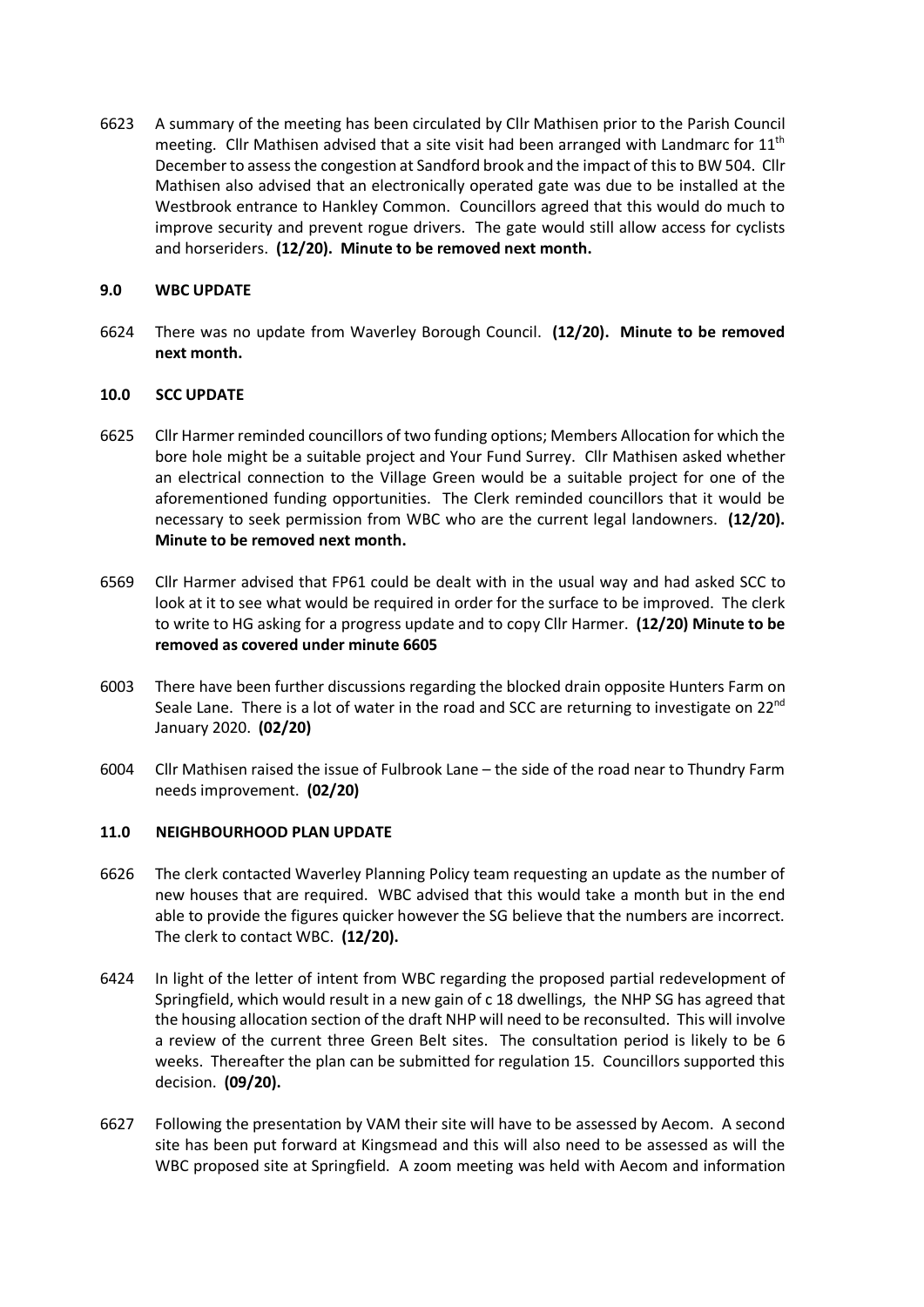was then sent to the Aecom Consultants in order that they start the evaluation of the three sites. Aecom plan to assess these sites in December 2020 and hope to have the draft report ready before Christmas 2020. **(12/20).**

- 6628 Village Design Statement (VDS): Cllr Jacobs chaired a meeting on 30.11.2020. It was agreed that the VDS just needed basic refreshing and updating and would benefit from photographs. A follow up meeting has been arranged for 11.01.21. **(12/20).**
- 6629 The clerk confirmed that the c. £3k funding has been received in the PC's bank account from Locality. **(12/20) Minute to be removed next month.**

### **12.0 ELSTEAD EMERGENCY RESPONSE (EER)**

6630 EER Update: The EER committee is now meeting fortnightly to understand the needs of the client and volunteer community. Councillors agreed that the telephone should stay live until the end of December at a cost of £53.94 per month. As a result of lockdown 2.0 a few more volunteers have registered. There have been no recent client requests however the working party will continue to meet fortnightly. **(12/20)**

### **13.0 PRESERVE OUR RESERVE (POR)**

- 6271 Environmental PIC: The clerk advised that there was c £700 left in environmental PIC monies. Councillors agreed to the proposal that the clerk should apply for this money to be used for information boards at The Moat car park. **(06/20).**
- 6489 CIL Funding: The CIL application for the boardwalk repairs was submitted on time however WBC subsequently announced that the deadline date for CIL applications receipts has been extended (without consultation) to the end of January 2021. This is very disappointing as it has a huge impact on Natural England's ability to complete the repairs before the ground nesting birds arrive. The clerk has written several letters to WBC regarding this and has requested that the fairest solution would be to split the funding between applications received by the deadline and those applications received by January 2021. The CIL Advisory Board convened to discuss this point but despite the bids exceeding the funding available the committee would not split the funding and as a result all bids will be evaluated in February with monies being released in March 2021. **(11/20).**
- 6428 Volunteers insurance: NE are not allowing working groups onto the heath for covid reasons therefore at the moment POR volunteers are working as 'wardens'. Councillors asked if the volunteers were covered by insurance. The clerk to look into this matter. **(09/20).**
- 6631 James Mendelssohn has contacted NE to ask when they can start work on reinstating the boardwalk. NE responded by explaining that they needed more time to consider what would be the best course of action and the best material for the boardwalk. James has drafted an excellent article for the Village News explaining the situation. The clerk to post the article on facebook and the village news. **(12/20). Minute to be removed next month.**
- 6632 The issue of problematic parking along the Thursley Road (beyond The Moat) was raised by councillors. It was agreed that the increase in parking might be as a result of covid restriction with everyone being encouraged to stay local and therefore might die down. If there is still a parking issue beyond covid it was agreed that remedial measures would need to be considered. **(12/20). Minute to be removed next month.**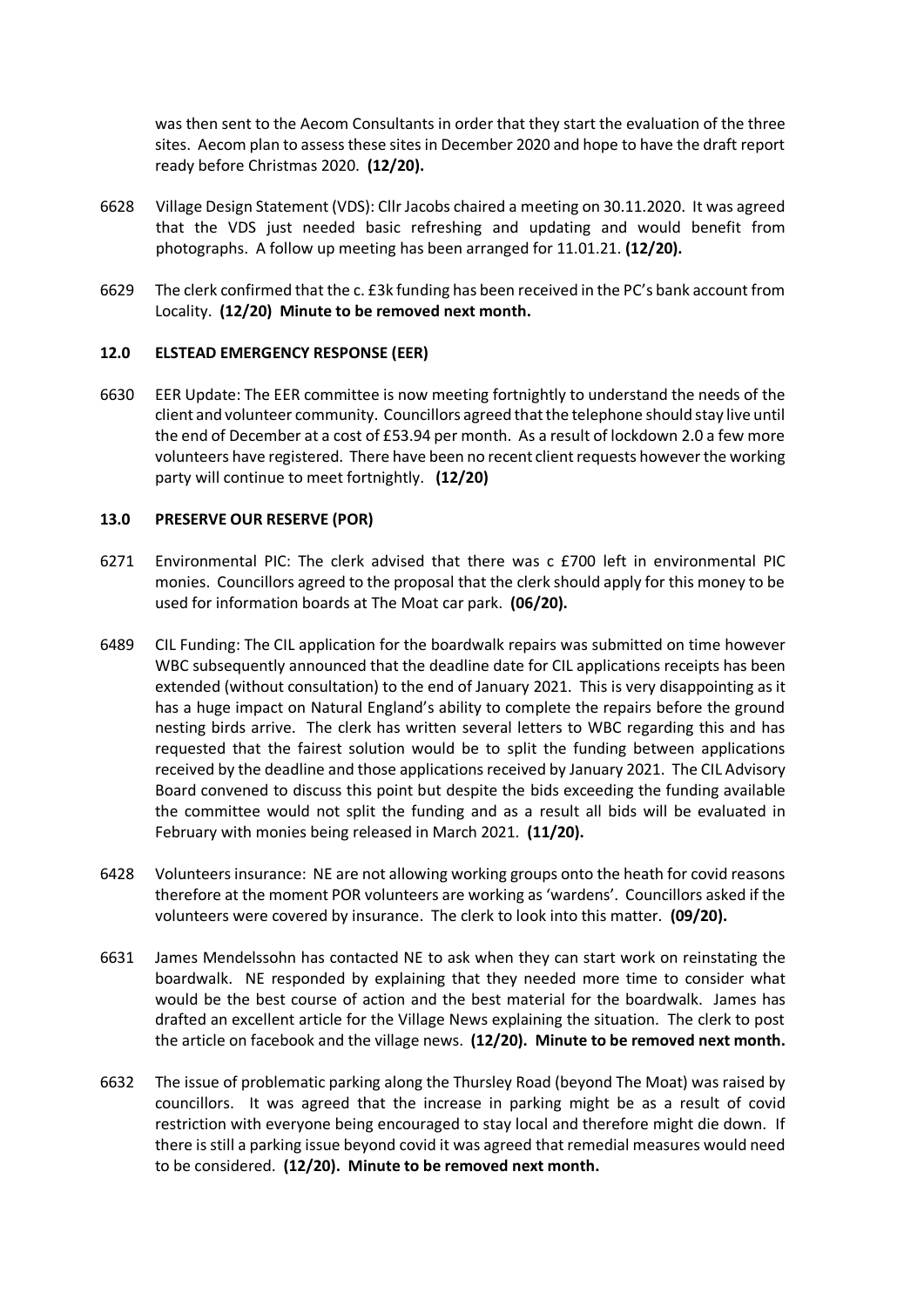## **14.0 OUR ELSTEAD UPDATE (OE)**

- 6012 Village Wide Fete: Discussions have been held and the current theme idea is a 'carrot festival' which would tap into Elstead's past as an important carrot producer. **(02/20).**
- 6633 Village sign: Councillors agreed that it should be based on the PC logo that was created for the new village website and the Billmeir Trust have kindly donated £5,000 to this project. The forger has sent through a first draft of the design and the working party has fed back some comments. Progress has been slow due to the forger's availability and a letter to be written to The Billmeir Trust explaining the delay. Cllr Mathisen advised that the working party were hoping to receive a revised design before Christmas. **(12/20).**
- 6634 Planters: frost proof winter planters have been planted and are in situ on the main village green. The expenditure was made under the PC's powers to plant trees and shrubs (Highways Act 1980 s .96) Cllr Mathisen will contact companies to see if anyone would like to sponsor the planters. No companies have been approached/come forward for sponsorship therefore it was agreed that the Parish Council would be happy to fund them. **(12/20). Minute to be removed next month.**
- 6492 Cllr Rees asked whether the planters could be added to the PC's insurance schedule. The clerk to liaise with Came & Co, the PC's insurers. **(10/20)**.
- 6635 Christmas Tree: Cllr Mathisen , RK, Aw and MW were thanked for their work in installing the Christmas tree on 3<sup>rd</sup> December and St James Primary were thanked for decorating the tree. The Parish Council is very appreciative to Oxenford Farm for providing a tree. The clerk completed a tree risk assessment. Members from across the community have been invited to make decorations to hang on the tree. **(12/20) Minute to be removed next month.**

## **15.0 CCTV CONFIRM PROVIDER**

6636 Three security firms had provided quotations for CCTV at Burford Lodge Rec. Following a discussion it was agreed that the Clerk would obtain further feedback as to which would be the most appropriate camera. SC, A member of the Surrey Police attended the site along with the clerk and cllr Murphy and agreed that the proposal was suitable. Following the meeting SC read the three proposals and provided a detailed report which the clerk had circulated in advance of the meeting. After a detailed discussion it was agreed that whilst the Absolute Security quote was a little more expensive than the KBO Quote, Absolute Security had provided a detailed site assessment which KBO had not. A few councillors had had experience of using Absolute Security and after a unanimous vote it was agreed that Absolute Security should be employed for this project. The clerk to engage Absolute Security. **(12/20)**.

## **16.0 BORE HOLE THURSLEY ROAD REC**

6637 Cllr Murphy declared an interest in this item. A document had been shared prior to the meeting illustrating the project. Councillors were advised that the bore hole would be a small installation measuring  $c. 2 \times 2 \times 1$  feet and it would be sited near the play area. Councillors were pleased to hear that £5k had already been committed in funding from the Billmeir Trust and expressed strong support in principle for the project agreeing that the borehole could be located on PC land. At present however the PC has no CIL receipts, so it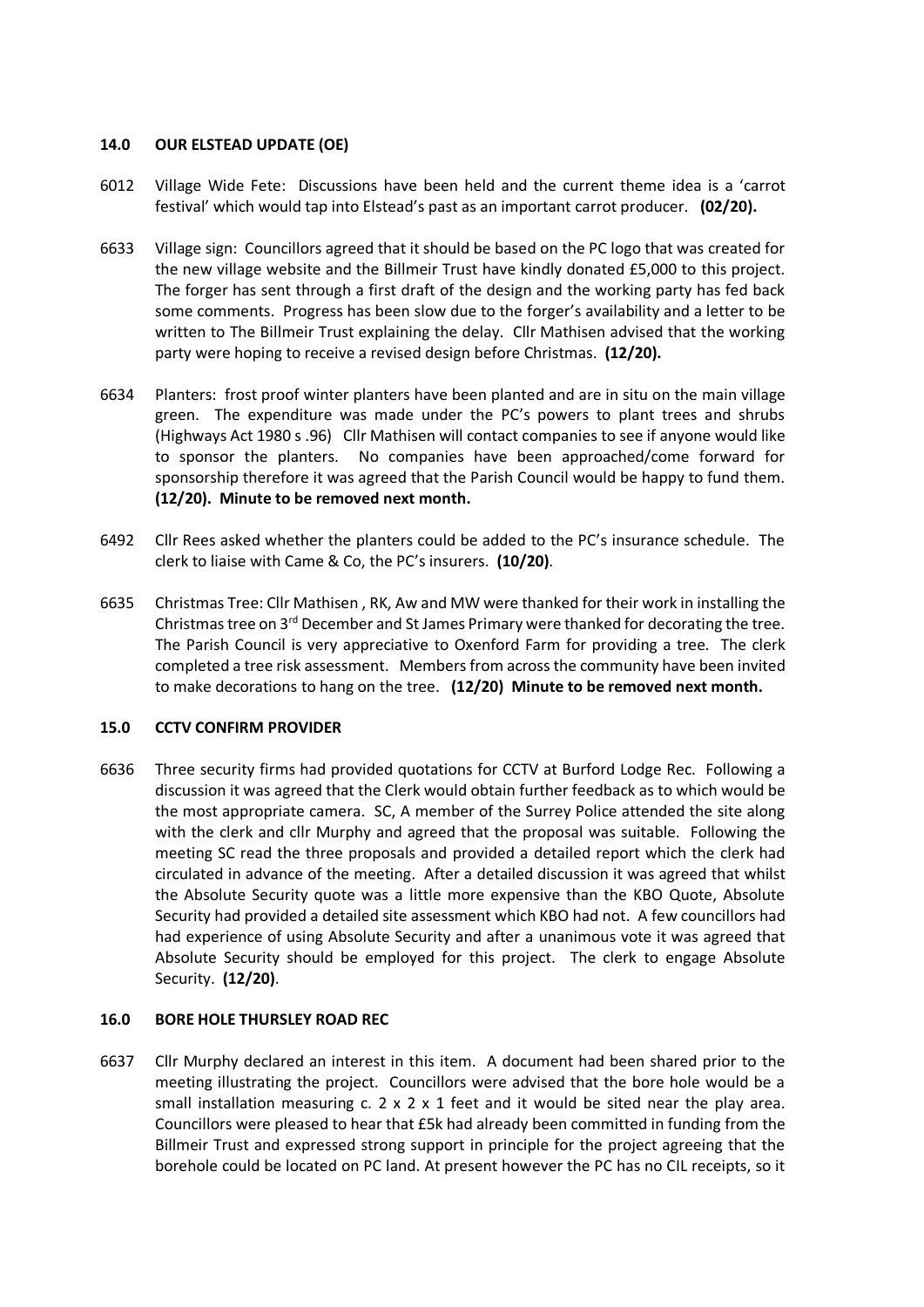cannot commit any funds as yet to the project. Councillors also indicated that a decision on funding would in part depend upon the success of the fundraising efforts among the sports clubs. At the meeting, Cllr Harmer pointed to the new Surrey CC community fund 'Your Fund Surrey' as it appears that the borehole project appears to meet several of the fund criteria and the Elstead Recreational is clearly an eligible organisation. Cllr Murphy to advise the Bore Hole Fundraising Committee. **(12/20).**

## **17.0 RESPONSE TO LPP2 CONSULTATION**

6638 WBC have announced the start of the LPP2 consultation which will run until 29<sup>th</sup> January. It was agreed that councillors would read the document and feedback any comments to the clerk by 04.01.2021. The comments would then be circulated in advance of the January meeting and a formal response would then be drafted. **(12/20)**.

## **18.0 REQUEST FOR ACCESS ONTO BURFORD LODGE**

6639 A resident had approached the Parish council requesting vehicular access to the rear his property over Burford Lodge Rec, Parish Council land. Councillors discussed the matter at length but were concerned that access would cross over a public footpath, result in the removal of green vegetation and would mean the loss of car parking spaces in Burford Lodge Rec car park. Councillors agreed that they were unable to support this request. He clerk to notify the resident. **(12/20)**

## **19.O FINANCE**

- 6640 External audit report: The clerk advised that official notification had been received confirming that the external audit had been successfully completed. The clerk to post the notification on the noticeboard and the website**. (12/20). Minute to be removed next month.**
- 6641 Up to date financial overview: The clerk had circulated the update prior to the meeting. There was nothing of concern to note. The clerk estimated that the year end figures were as follows: income £131,147, expenditure £100,715 and bank balance £78,700. It was noted that the income figure included c £18k (that had been moved across to free up the deposit account for POR donations) plus easement monies. It was agreed that the easement monies should be moved to a savings account but that the £18k should stay in the business account as it had been accumulated for play equipment and should have been moved across to cover the recent Burford Lodge upgrade. The clerk confirmed that the accounts have been reconciled and this has been checked and verified by Cllr Jacobs. **(12/20). Minute to be removed next month.**
- 6642 To approve the proposed draft budget FY 21/22 including precept: the budget had been circulated in advance of the meeting. The clerk had circulated the draft budget in advance of the meeting. The draft budget recommended a small precept increase. Councillors agreed to the small increase. Councillor Murphy proposed drafting an article for the village news explaining the proposed increase which is as a result of a reduction in funding from Waverley Borough Council and an increase in activity that the parish council is having to undertake that would have been historically completed by SCC or WBC. Councillor did agree to an increased hourly rate for RK. RK is recognised as providing an excellent service undertaking jobs promptly, to a high service and at a reasonable rate. The clerk to submit the precept request to WBC . **(12/20). Minute to be removed next month.**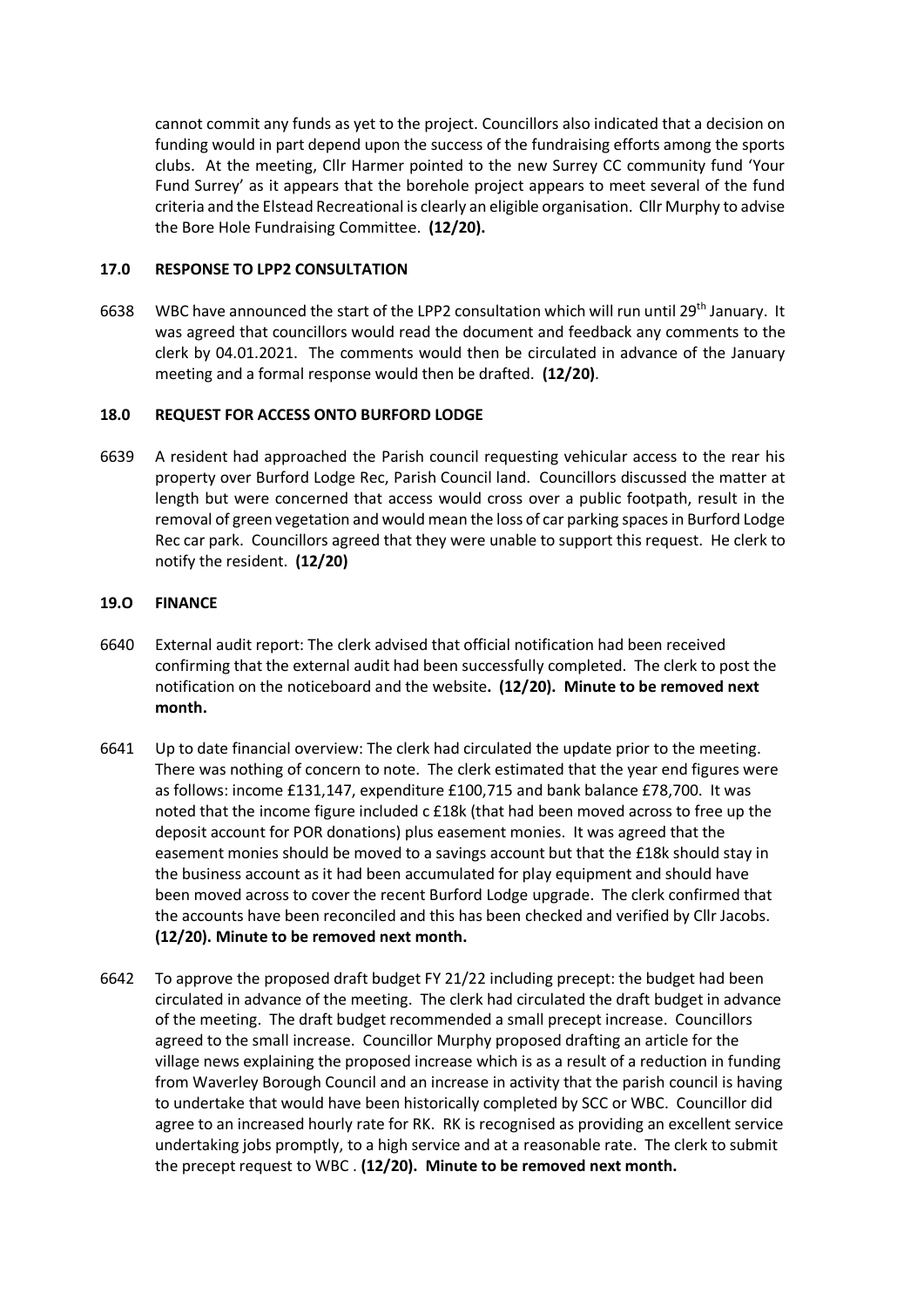- 6643 To discuss business objectives for FY 21/22: it was agreed that this would be an agenda item at the January meeting. **(12/20). Minute to be removed next month.**
- 6644 To approve the cost of replacing the defibrillator pads.: Councillors approved the cost to replace 3 x defibrillator pads at £129. The pads are due to expire in February 2021. The clerk to order them. **(12/20).**

## **20.0 REPORTS AND CORRESPONDENCE**

- 6645 A resident had noted a tree trunk that had been left by Elstead Bridge by SCC. It was agreed that it would be quicker for the clerk to ask RK to remove it. **(12/20). Minute to be removed next month.**
- 6646 A resident asked if encroaching trees from PC land onto their land could be removed. It was agreed that RK should deal with this matter and whilst in advance he would be asked to clear the Croft which had a lot of waste and rubbish on it. **(12/20). Minute to be removed next month.**
- 6647 The clerk advised that there is to be a boundary review meeting in January 2021. The clerk to share the link as it was recommended that councillors should try to attend. **(12/20). Minute to be removed next month.**
- 6648 The stable at Bonfire Hill was discussed and the clerk to report it to planning enforcement. **(12/20). Minute to be removed next month.**

#### **21.0 ACCOUNTS FOR PAYMENT – DECEMBER 2020**

6649 The following cheques were presented for payment:

## **ACCOUNTS FOR PAYMENT - Dec 2020**

| Payee                           | Cheque no   | <b>Purpose</b>                        | Amount     |
|---------------------------------|-------------|---------------------------------------|------------|
| Kompan Ltd                      | 4168        | <b>Remedial works</b>                 | £3,961.66  |
| Diane Snape                     | 4169        | our elstead vg planting               | £485.80    |
| Various                         | 4170 - 4199 | <b>Smiths Charity</b>                 | £4,550.00  |
| <b>Information Commissioner</b> | 4200        | Data Protection                       | £40.00     |
| MJ Jeffrey                      | 4201        | <b>Smiths Charity</b>                 | £150.00    |
| Grasstex Ltd                    | 4202        | Grass cutting services                | £1,525.92  |
| R Knight                        | 4203        | VG work and warning sign              | £299.40    |
| <b>Nexus Consulting Ltd</b>     | 4204        | NHP work                              | £1,500.00  |
| John Mathisen                   | 4205        | Lights for Christmas Tree             | £79.98     |
| <b>Juliet Williams</b>          | 4206        | Salary 1 of 2                         | £999.00    |
| Juliet Williams                 | 4207        | Salary 2 of 2                         | £514.50    |
| Juliet Williams                 | 4208        | Expenses icnl cash for Smiths charity | £183.99    |
|                                 |             |                                       | £14,290.25 |